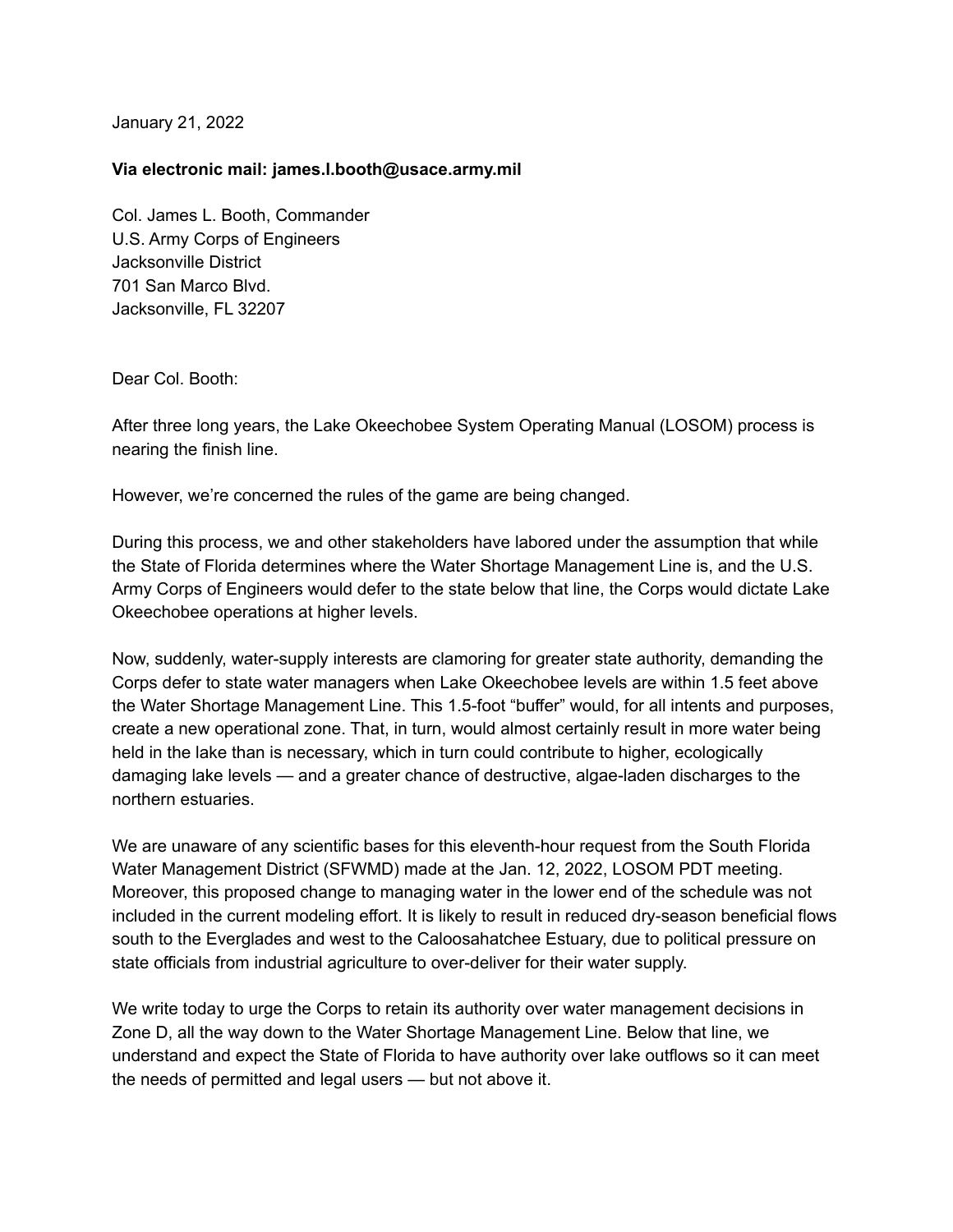During the Jan. 12, 2022, LOSOM PDT meeting, John Mitnik — speaking on behalf of Drew Bartlett of the South Florida Water Management District — stated the state "is asking for explicit reliance on the District to guide operational decisions when Lake stages are at or below 1.5 feet above the Water Shortage Management Band." While we support state input into operational decisions at all lake levels, "explicit reliance" goes too far.

Our concerns often focus on the effect of lake discharges and harmful algal blooms on the northern estuaries, but lake ecology will certainly suffer if "conservation mode" — which conserves irrigation water for industrial agriculture — keeps more water in the lake than necessary. Although the SFWMD is not requesting conservation mode per se, it's reasonable to anticipate a de facto "conservation mode" would result if SFWMD retains control over lake flows within the requested 1.5-foot buffer zone above the Water Shortage Management Band.

Army Corps modeling data shows that under the proposed LOSOM plan, Lake Okeechobee would be above 16 feet roughly 18% of the time under the preferred alternative condition. But if discharges south are maintained throughout Zone D, that figure drops to 17.7%; if discharges to the south and west to the Caloosahatchee continue down to the Water Shortage Management Line, that figure falls to 15.4%.

Removing water-conservation mode is undeniably advantageous to the health of the lake and, therefore, to the communities that rely on a healthy lake as well. The Corps has the authority to make this improvement, by retaining control above the Water Shortage Management Band.

Removing "conservation mode" also would reduce flows to the St. Lucie River and Lake Worth Lagoon, boost optimal events for the Caloosahatchee and increase flows south to the Everglades by some 30,000 acre-feet per year. This benefits a majority of stakeholders.

By contrast, should the Corps cede control to SFWMD whenever the lake is 1.5 feet above the Water Shortage Management Band, LOSOM is far more likely to over-deliver for water supply — at the expense of virtually everyone else. For example, we are concerned about a scenario in which dry-season flows to the Caloosahatchee estuary would be reduced, causing significant harm to the resource, without restricting consumptive uses. This should be avoided. Additionally, SFWMD Adaptive Protocols, adopted in 2012, have not been updated to address current conditions and state regulatory rule changes.

Perhaps today's leadership at the SFWMD would strive to maintain dry-season environmental flows, but SFWMD leadership changes almost every election cycle. We should not allow politics to threaten the potential success of LOSOM.

This is not the "balance" all involved have spent years seeking. And this last-second attempt to create a new zone is hardly fair to the majority of stakeholders — not to mention the Corps and its dedicated, hard-working staff.